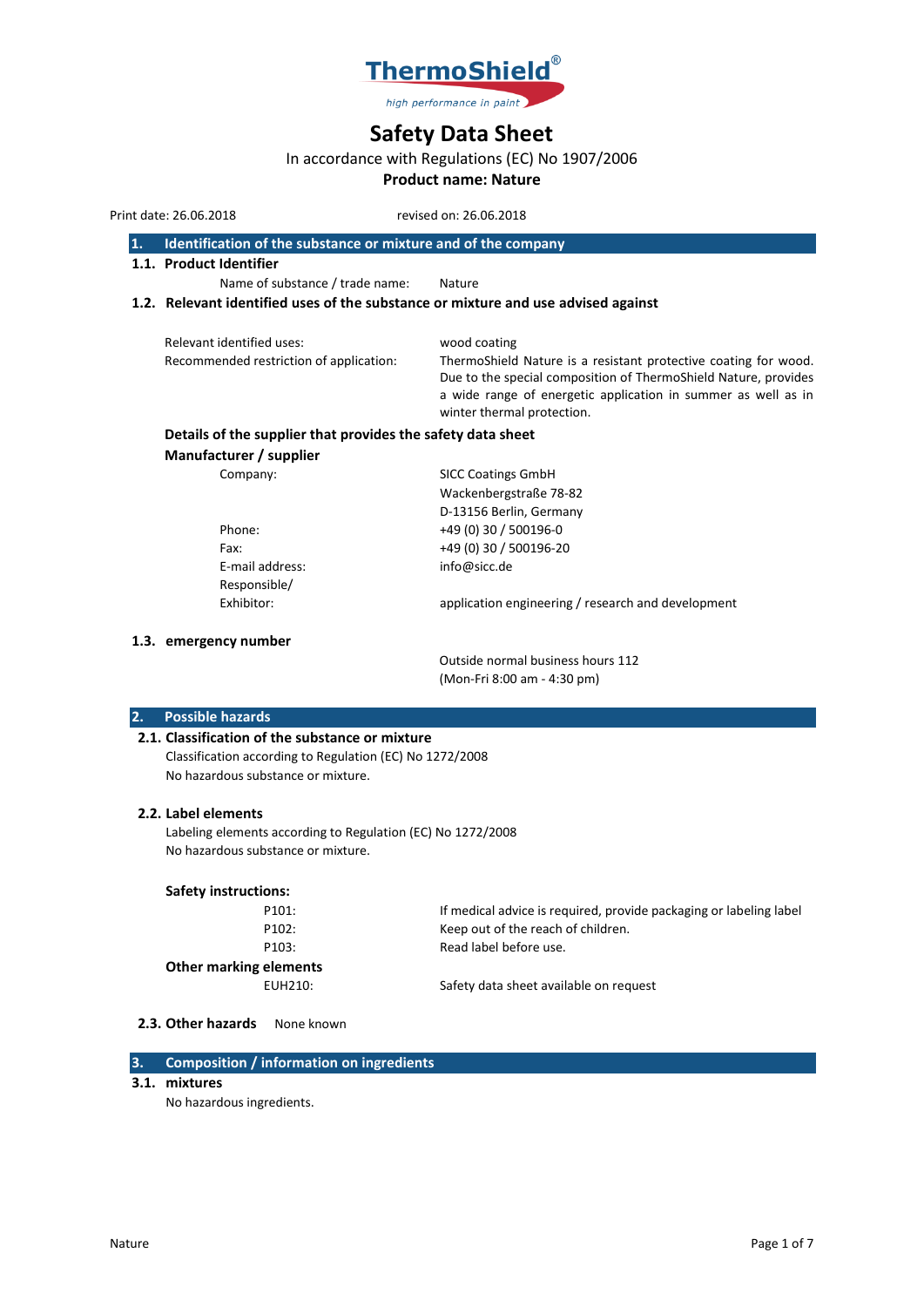

| 4. | <b>First aid measures</b>                                                                     |                                                                                                                                       |
|----|-----------------------------------------------------------------------------------------------|---------------------------------------------------------------------------------------------------------------------------------------|
|    | 4.1. Description of the first aid measure                                                     |                                                                                                                                       |
|    | General information                                                                           | No special first aid measures required. Take affected persons out                                                                     |
|    |                                                                                               | of danger. First aid must protect itself.                                                                                             |
|    | After inhalation                                                                              | for complaints - fresh air supply                                                                                                     |
|    | After skin contact                                                                            | wash skin with soap and water                                                                                                         |
|    | After eye contact,                                                                            | remove contact lenses, keep eyelids open and rinse with plenty                                                                        |
|    |                                                                                               | of water, seek medical advice                                                                                                         |
|    | After swallowing                                                                              | may cause nausea, vomiting and diarrhea, also gastrointestinal                                                                        |
|    |                                                                                               | irritation; call Physician and name the substance.                                                                                    |
|    | 4.2. Most important symptoms and effects, both acute and delayed                              |                                                                                                                                       |
|    | Symptoms:                                                                                     | no information available                                                                                                              |
|    | Risks:                                                                                        | no information available                                                                                                              |
|    |                                                                                               |                                                                                                                                       |
|    | 4.3. Indication of any immediate medical attention and special treatment needed<br>Treatment: | no information available                                                                                                              |
|    |                                                                                               |                                                                                                                                       |
| 5. | <b>Fire-fighting measures</b>                                                                 |                                                                                                                                       |
|    | 5.1. extinguishing Media                                                                      |                                                                                                                                       |
|    | Suitable:                                                                                     | foam, alcohol, carbon dioxide, dry chemicals, spray mist, water                                                                       |
|    | Not suitable for safety reasons:                                                              | Observe local conditions                                                                                                              |
|    |                                                                                               |                                                                                                                                       |
|    | 5.2. Special hazards arising from the mixture                                                 |                                                                                                                                       |
|    |                                                                                               | Contained containers may burst during extreme heat (pressure                                                                          |
|    |                                                                                               | build-up), smoke, carbon dioxide                                                                                                      |
|    |                                                                                               |                                                                                                                                       |
|    | 5.3. Instructions for firefighting                                                            |                                                                                                                                       |
|    |                                                                                               | Avoid contact with skin. Keep container tightly closed. Material is                                                                   |
|    |                                                                                               | not combustible if moisture is contained.                                                                                             |
|    |                                                                                               |                                                                                                                                       |
| 6. | <b>Accidental release measures</b>                                                            |                                                                                                                                       |
|    | 6.1. Personal precautions, protective equipment and emergency procedures                      |                                                                                                                                       |
|    |                                                                                               | Protective equipment / see chapter 2-5                                                                                                |
|    |                                                                                               |                                                                                                                                       |
|    | 6.2. Environmental precautions                                                                | Observe local, governmental regulations; Not in the keep the                                                                          |
|    |                                                                                               | sewage system away.                                                                                                                   |
|    | 6.3. Methods and materials for retention and cleaning                                         |                                                                                                                                       |
|    |                                                                                               |                                                                                                                                       |
|    |                                                                                               | Dispose of materials with non-combustible absorbents (eg sand,<br>sawdust, etc.) and dispose of according to local regulations. Clean |
|    |                                                                                               | with water and detergents, preferably do not use solvents.                                                                            |
|    |                                                                                               |                                                                                                                                       |
|    | 6.4. Reference to other sections                                                              | See section 7, 8 and 13 of the MSDS for further information                                                                           |
|    |                                                                                               | Safety Data Sheet                                                                                                                     |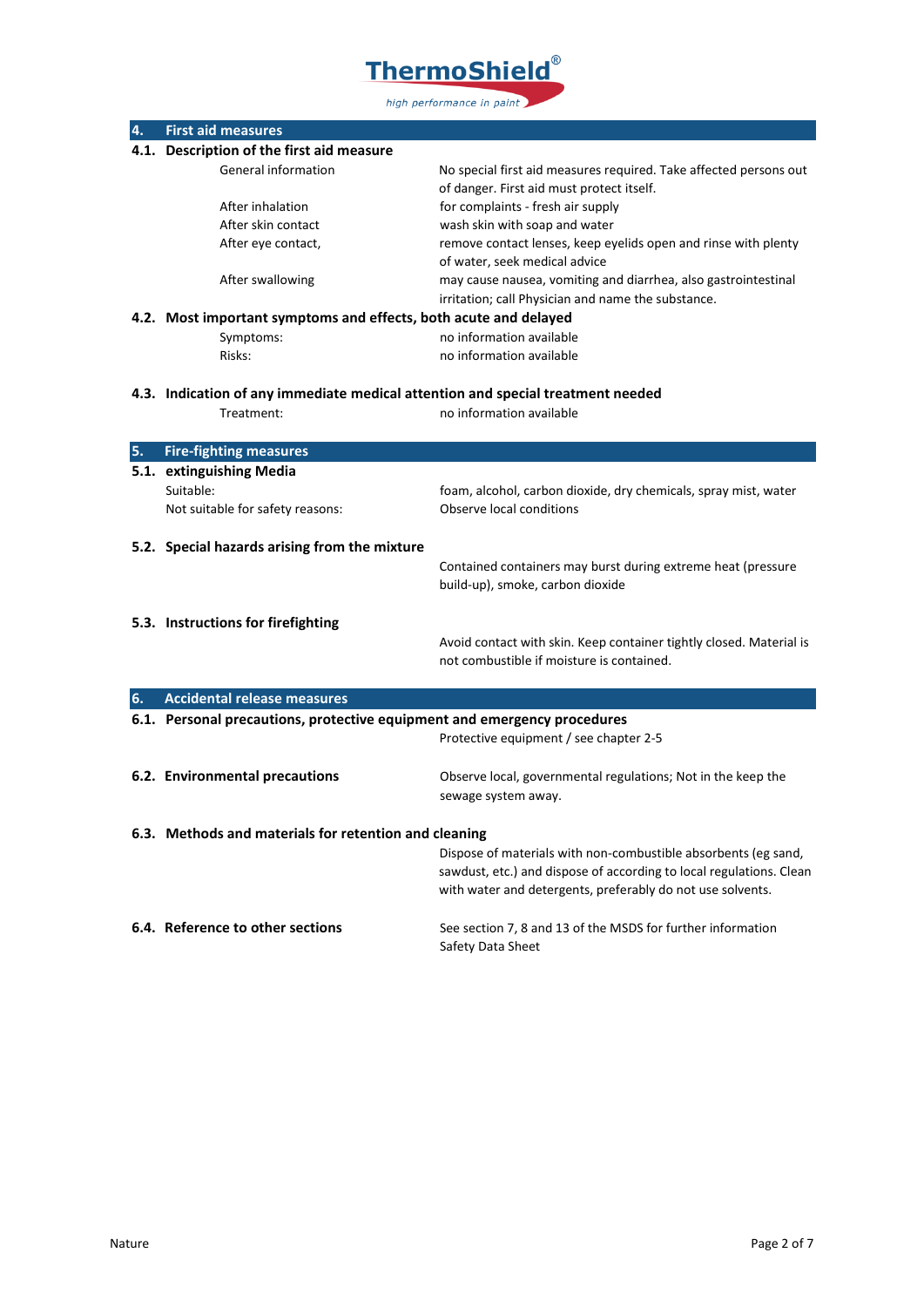

| 7.                                                                      | <b>Handling and storage</b>                         |                                                                |  |  |
|-------------------------------------------------------------------------|-----------------------------------------------------|----------------------------------------------------------------|--|--|
|                                                                         | 7.1. Precautions for safe handling                  |                                                                |  |  |
|                                                                         | Advice on safe handling                             | Observe the minimum standards for the TRGS 500 (Technical rule |  |  |
|                                                                         |                                                     | for hazardous substances). Avoid contact with eyes and skin.   |  |  |
|                                                                         |                                                     | Measures for protection against fire and explosions            |  |  |
|                                                                         |                                                     | The product is not combustible if moisture is still present.   |  |  |
|                                                                         |                                                     | Hazardous containers must be cooled with water.                |  |  |
| 7.2. Conditions for safe storage, including environmental compatibility |                                                     |                                                                |  |  |
|                                                                         | Information on storage conditions                   | Store in a cool, frost-free place                              |  |  |
|                                                                         | Requirements to be met by storerooms and containers |                                                                |  |  |
|                                                                         |                                                     | Keep container closed, protect from freezing and heat, do not  |  |  |
|                                                                         |                                                     | empty container with pressure, no pressure containers          |  |  |
|                                                                         | Storage class:                                      | 12 - Non-flammable liquides                                    |  |  |
|                                                                         | 7.3. Specific end use (s)                           | ThermoShield Nature is a wood coating ready                    |  |  |
|                                                                         |                                                     | to use. Gis code BSW10                                         |  |  |
|                                                                         |                                                     | Technical information of the manufacturer must be observed.    |  |  |

# **8. Exposure controls / personal protection equipment**

### **8.1. Parameters to be monitored**

**Occupational exposure limits and / or biological limits workplace exposure limits (AGW) Germany** No substances to be monitored

# **8.2. Limitation and monitoring of exposure**

Technical measures and applications of appropriate work procedures, as listed in Section 7, shall prevail over the use of personal protective equipment. Recommended analytical procedures for workplace measurements: see the Federal Institute for Occupational Safety and Health (BauA).

| Personal protective equipment: | no special protective equipment required |
|--------------------------------|------------------------------------------|
| Eye / face protection          | wear protective goggles                  |
| Skin protection                | wear protective gloves if necessary      |
| Respiratory protection         | wear respiratory protection if necessary |

# **9. Physical and chemical properties**

# **9.1. Information on basic physical and chemical properties**

| Form:                           | liquid                                             |                   |
|---------------------------------|----------------------------------------------------|-------------------|
| Color:                          | basic color shade white, depending in pigmentation |                   |
| Odor:                           | characteristic                                     |                   |
| Odor threshold:                 | n.d.                                               |                   |
| Vapor pressure:                 | n.d.                                               |                   |
| pH value:                       | $8.00 \pm 0.4$ at 20 ° C                           | <b>DIN 19266</b>  |
| Melting point / freezing point: | $0 °C$ water = $0 °C$                              |                   |
| Initial boiling point:          | 100 $^{\circ}$ C water = 100 $^{\circ}$ C          |                   |
| Flash point:                    | n.a.                                               |                   |
| Evaporation rate:               | n.d.                                               |                   |
| Flammability:                   | n.a.                                               |                   |
| Upper explosion limit:          | n.a.                                               |                   |
| Lower explosion limit:          | n.a.                                               |                   |
| Oxidizing properties:           | n.a.                                               |                   |
| Density:                        | 1.05 kg / $m3$                                     | DIN EN ISO 2811-1 |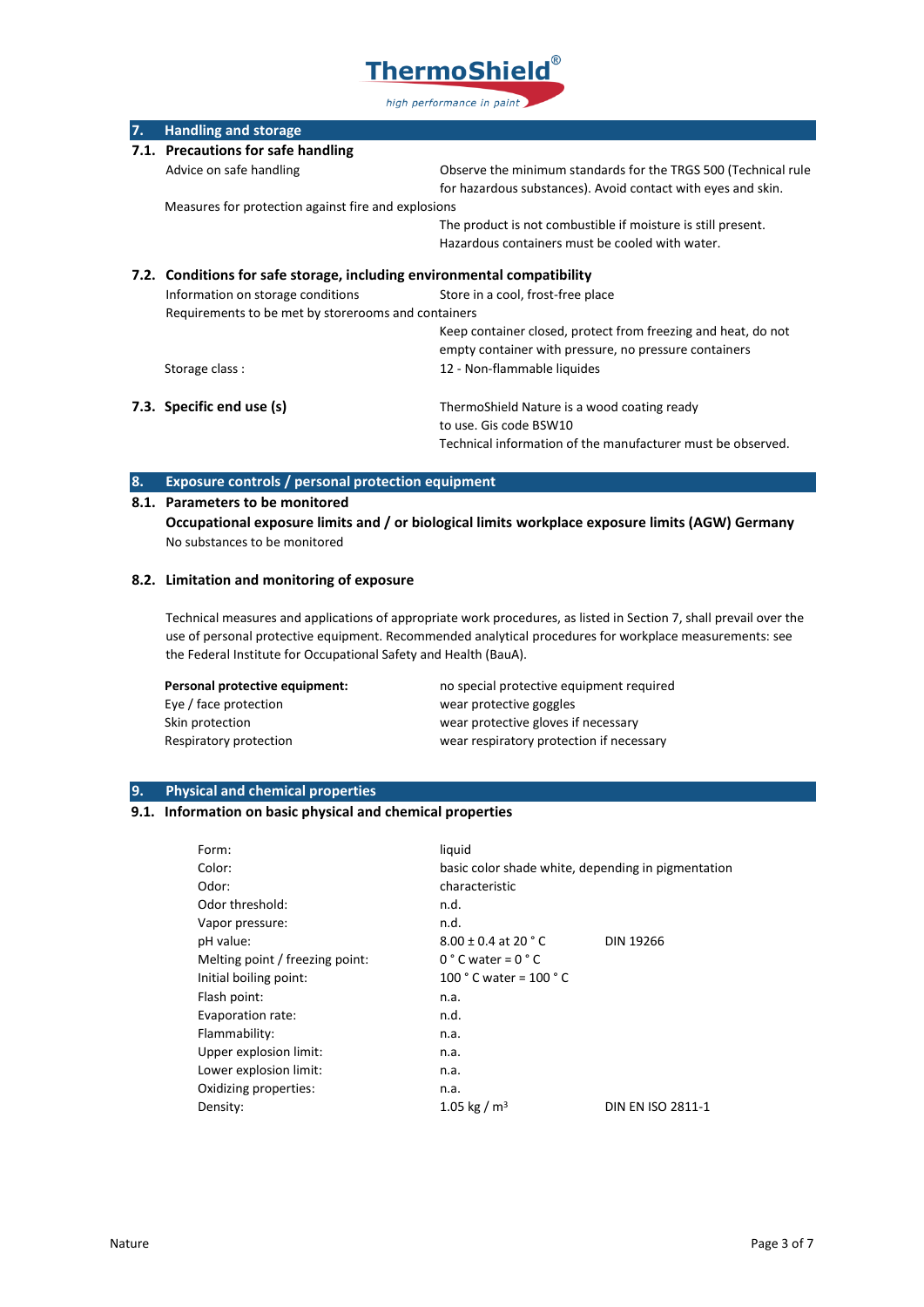

| Vapor density $(20 °C)$ :                | n.b.                    |                        |
|------------------------------------------|-------------------------|------------------------|
| Auto-ignition:                           | n.a.                    |                        |
| Partition coefficient n-octanol / water: | n.b.                    |                        |
| Decomposition temperature:               | n.d.                    |                        |
| Explosive properties:                    | n.a.                    |                        |
| Viscosity:                               | $120 \pm 2$ KU          |                        |
| Solid content:                           | approx. 56%             | <b>DIN EN ISO 3251</b> |
| Fineness:                                | $< 40 \mu m$            | <b>DIN EN ISO 1524</b> |
|                                          | * N.a. = not applicable |                        |
|                                          | * N.d. = not determined |                        |

#### **9.2. Other Information**

none

| 10.<br><b>Stability and reactivity</b>   |                                                                                                                                       |
|------------------------------------------|---------------------------------------------------------------------------------------------------------------------------------------|
| 10.1. Reactivity                         | No decomposition if used according to specifications application                                                                      |
| 10.2. Chemical stability                 | No decomposition if used according to specifications application                                                                      |
| 10.3. Possibility of hazardous reactions | No decomposition if used according to specifications application                                                                      |
| 10.4. Conditions to avoid                | See chapter 7                                                                                                                         |
| 10.5. Incompatible materials             | Avoid contact with strong acids, strong alkalis                                                                                       |
| 10.6. Hazardous decomposition products   | No decomposition if used according to specifications application.<br>Fire, also heating by welding and cutting produces smoke, carbon |
|                                          | dioxide and carbon monoxide.                                                                                                          |

## **11. Toxicological information**

#### **11.1. Information on toxicological effects**

#### **Acute toxicity**

According to EU classification criteria, the product is not considered to be acutely toxic.

#### **Corrosive to the skin**

According to EU classification criteria, the product is not considered to be irritating to the skin.

#### **Serious eye damage / irritation**

According to EU classification criteria, the product is not considered to be eye irritant.

#### **Respiratory or skin sensitization**

May cause allergic reactions if repeated contact is made with particularly sensitive persons.

#### **Germ cell mutagenicity**

The mixture is not classified. The mixture contains no substances classified as mutagenic.

#### **Carcinogenicity**

The mixture is not classified. The mixture contains no substances classified as carcinogenic.

#### **Reproductive toxicity**

The mixture is not classified. The mixture contains no substances classified as toxic for reproduction.

#### **Specific target organ toxicity - repeated exposure**

The mixture is not classified. The mixture contains no substances classified as specific target organ toxicant after repeated exposure.

#### **Specific target organ toxicity - single exposure**

The mixture is not classified. The mixture contains no substances classified as specific target organ toxicant after repeated exposure.

#### **Aspiration**

The mixture is not classified. The mixture contains no substances classified as hazardous to aspiration.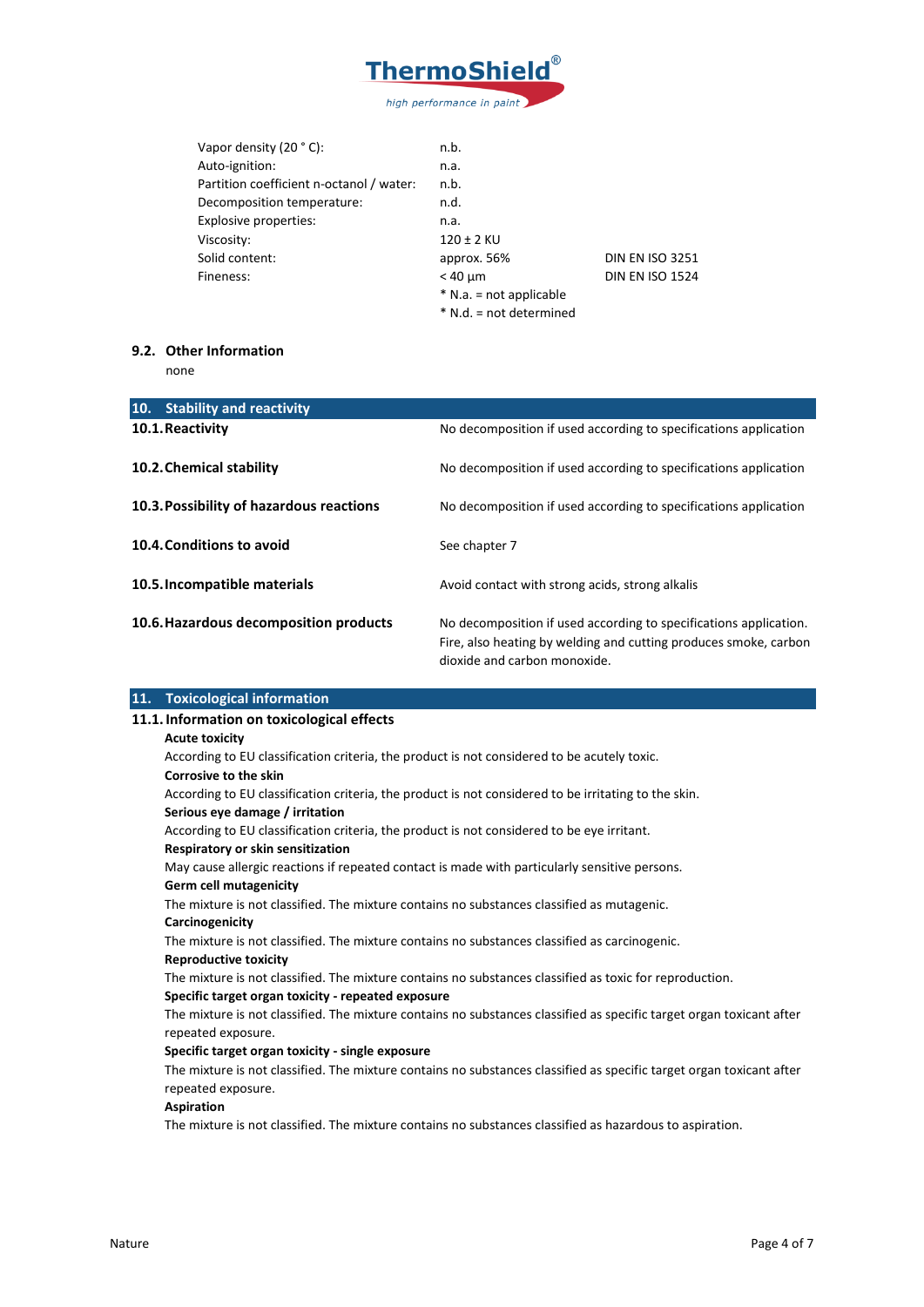

| 12.1. Toxicity<br>There are no data available on the product<br>12.2. Persistence and degradability<br>There are no data available on the product<br>12.3. Bioaccumulative<br>There are no data available on the product<br>12.4. Mobility in the ground<br>There are no data available on the product<br>12.5. Result of the PTB and vPvB assessment<br>There are no data available on the product<br>12.6. Other adverse effects<br>There are no data available on the product<br>13.<br><b>Disposal considerations</b><br>13.1. Waste treatment methods<br>Dispose of in accordance with local regulations.<br>Regular disposal by incineration in a combustion plant, local and<br>official regulations must be observed.<br><b>Treatment of contaminated packaging</b><br>Packaging must be disposed of in a completely emptied state<br>(drip-free, non-wiping and free of spatula). Packaging should be<br>reused or recycled, in compliance with the applicable local and | 12. | <b>Ecological information</b> |                           |
|-----------------------------------------------------------------------------------------------------------------------------------------------------------------------------------------------------------------------------------------------------------------------------------------------------------------------------------------------------------------------------------------------------------------------------------------------------------------------------------------------------------------------------------------------------------------------------------------------------------------------------------------------------------------------------------------------------------------------------------------------------------------------------------------------------------------------------------------------------------------------------------------------------------------------------------------------------------------------------------|-----|-------------------------------|---------------------------|
|                                                                                                                                                                                                                                                                                                                                                                                                                                                                                                                                                                                                                                                                                                                                                                                                                                                                                                                                                                                   |     |                               |                           |
|                                                                                                                                                                                                                                                                                                                                                                                                                                                                                                                                                                                                                                                                                                                                                                                                                                                                                                                                                                                   |     |                               |                           |
|                                                                                                                                                                                                                                                                                                                                                                                                                                                                                                                                                                                                                                                                                                                                                                                                                                                                                                                                                                                   |     |                               |                           |
|                                                                                                                                                                                                                                                                                                                                                                                                                                                                                                                                                                                                                                                                                                                                                                                                                                                                                                                                                                                   |     |                               |                           |
|                                                                                                                                                                                                                                                                                                                                                                                                                                                                                                                                                                                                                                                                                                                                                                                                                                                                                                                                                                                   |     |                               |                           |
|                                                                                                                                                                                                                                                                                                                                                                                                                                                                                                                                                                                                                                                                                                                                                                                                                                                                                                                                                                                   |     |                               |                           |
|                                                                                                                                                                                                                                                                                                                                                                                                                                                                                                                                                                                                                                                                                                                                                                                                                                                                                                                                                                                   |     |                               |                           |
|                                                                                                                                                                                                                                                                                                                                                                                                                                                                                                                                                                                                                                                                                                                                                                                                                                                                                                                                                                                   |     |                               |                           |
|                                                                                                                                                                                                                                                                                                                                                                                                                                                                                                                                                                                                                                                                                                                                                                                                                                                                                                                                                                                   |     |                               |                           |
|                                                                                                                                                                                                                                                                                                                                                                                                                                                                                                                                                                                                                                                                                                                                                                                                                                                                                                                                                                                   |     |                               |                           |
|                                                                                                                                                                                                                                                                                                                                                                                                                                                                                                                                                                                                                                                                                                                                                                                                                                                                                                                                                                                   |     |                               |                           |
|                                                                                                                                                                                                                                                                                                                                                                                                                                                                                                                                                                                                                                                                                                                                                                                                                                                                                                                                                                                   |     |                               |                           |
|                                                                                                                                                                                                                                                                                                                                                                                                                                                                                                                                                                                                                                                                                                                                                                                                                                                                                                                                                                                   |     |                               |                           |
|                                                                                                                                                                                                                                                                                                                                                                                                                                                                                                                                                                                                                                                                                                                                                                                                                                                                                                                                                                                   |     |                               |                           |
|                                                                                                                                                                                                                                                                                                                                                                                                                                                                                                                                                                                                                                                                                                                                                                                                                                                                                                                                                                                   |     |                               |                           |
|                                                                                                                                                                                                                                                                                                                                                                                                                                                                                                                                                                                                                                                                                                                                                                                                                                                                                                                                                                                   |     |                               |                           |
|                                                                                                                                                                                                                                                                                                                                                                                                                                                                                                                                                                                                                                                                                                                                                                                                                                                                                                                                                                                   |     |                               |                           |
|                                                                                                                                                                                                                                                                                                                                                                                                                                                                                                                                                                                                                                                                                                                                                                                                                                                                                                                                                                                   |     |                               |                           |
|                                                                                                                                                                                                                                                                                                                                                                                                                                                                                                                                                                                                                                                                                                                                                                                                                                                                                                                                                                                   |     |                               |                           |
|                                                                                                                                                                                                                                                                                                                                                                                                                                                                                                                                                                                                                                                                                                                                                                                                                                                                                                                                                                                   |     |                               |                           |
|                                                                                                                                                                                                                                                                                                                                                                                                                                                                                                                                                                                                                                                                                                                                                                                                                                                                                                                                                                                   |     |                               |                           |
|                                                                                                                                                                                                                                                                                                                                                                                                                                                                                                                                                                                                                                                                                                                                                                                                                                                                                                                                                                                   |     |                               | governmental regulations. |
| Waste key according to Ordinance on Waste Disposal (AVV)                                                                                                                                                                                                                                                                                                                                                                                                                                                                                                                                                                                                                                                                                                                                                                                                                                                                                                                          |     |                               |                           |

080120 aqueous suspensions containing paints or varnishes

#### **14. Transport information**

#### **14.1.UN number**

The product is not a dangerous good in national / international road, rail, sea, and air transport.

#### **14.2.UN proper shipping name**

#### **ADR / RID**

The product is not a dangerous good in national / international road, rail, sea, and air transport. **IMDG code / ICAO-TI / IATA-DGR**

The product is not a dangerous good in national / international road, rail, sea, and air transport.

#### **14.3. Transport hazard class**

The product is not a dangerous good in national / international road, rail, sea, and air transport.

#### **14.4. packaging group**

The product is not a dangerous good in national / international road, rail, sea, and air transport.

#### **14.5. environmental hazards**

The product is not a dangerous good in national / international road, rail, sea, and air transport.

#### **14.6. Special precautions for the user**

The product is not a dangerous good in national / international road, rail, sea, and air transport.

# **14.7. Transport in bulk according to Annex II of the MARPOL Convention and the IBC Code**

The product is not a dangerous good in national / international road, rail, sea, and air transport.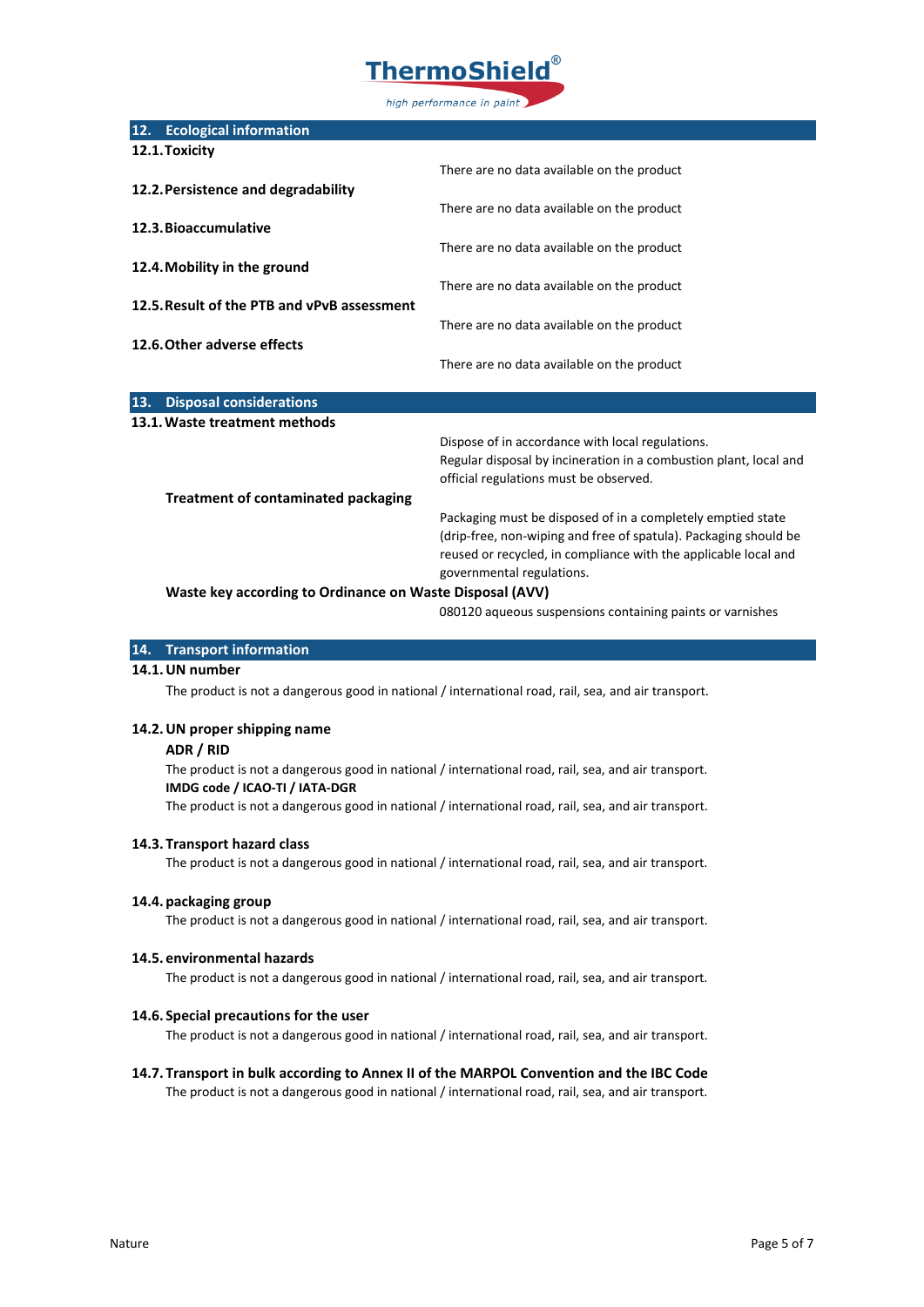

### **15. Regulatory**

**15.1. Safety, health and environmental regulations / legislation specific for the substance or mixture**

#### **EU regulations**

Regulation (EC) No 1005/2009 (substances that deplete the ozone layer): Not applicable Regulation (EC) No 850/2004 (persistent organic pollutants): Not applicable Regulation No 649/2012 (export and import of dangerous chemicals): Not applicable Regulation (EC) No 648/2004 (Detergents Regulation): Not applicable Authorization in accordance with Title VII of Regulation (EC) No 1907/2006: No Restrictions under Title VIII of Regulation (EC) No 1907/2006: No

#### **National regulations, e.g.**

**Water hazard class:** WGK 1 Self-leveling according to VwVws (regulation of waterendangering substances)

Solvent regulation: Wb < 13 g/l (max. value according to VOC Annex II A/e 130 g/l)

#### **15.2. Chemical Safety Assessment**

No substance safety assessment has been carried out by the manufacturer for this mixture.

#### **16. Additional information**

**Changes to the last version**

Replaces datasheet from 13.04.2018

#### **Literature and data sources**

REACH Regulation (EC) No 1907/2006, as last amended by Regulation (EU) 2017/1000 CLP Regulation (EC) No 1272/2008, as last amended by Regulation (EU) 2017/776 **Internet** http://www.baua.de http://publikationen.dguv.de http://dguv.de/ifa/stoffdatenbank http://www.gischem.de http://echa.europa.eu/en/candidate-list-table

## **Methods according to Article 9 of Regulation (EC) No 1272/2008 on the evaluation of the information for classification.**

The hazard characteristics of the product have been assessed in accordance with Annex I to Regulation (EC) No 1272/2008 (CLP Regulation).

#### **Text of the dangers and / or safety instructions referred to in section 2**

P101: If medical advice is required, provide packaging or labeling label P102: Keep out of the reach of children. P103: Read label before use. EUH210: Safety data sheet available on request